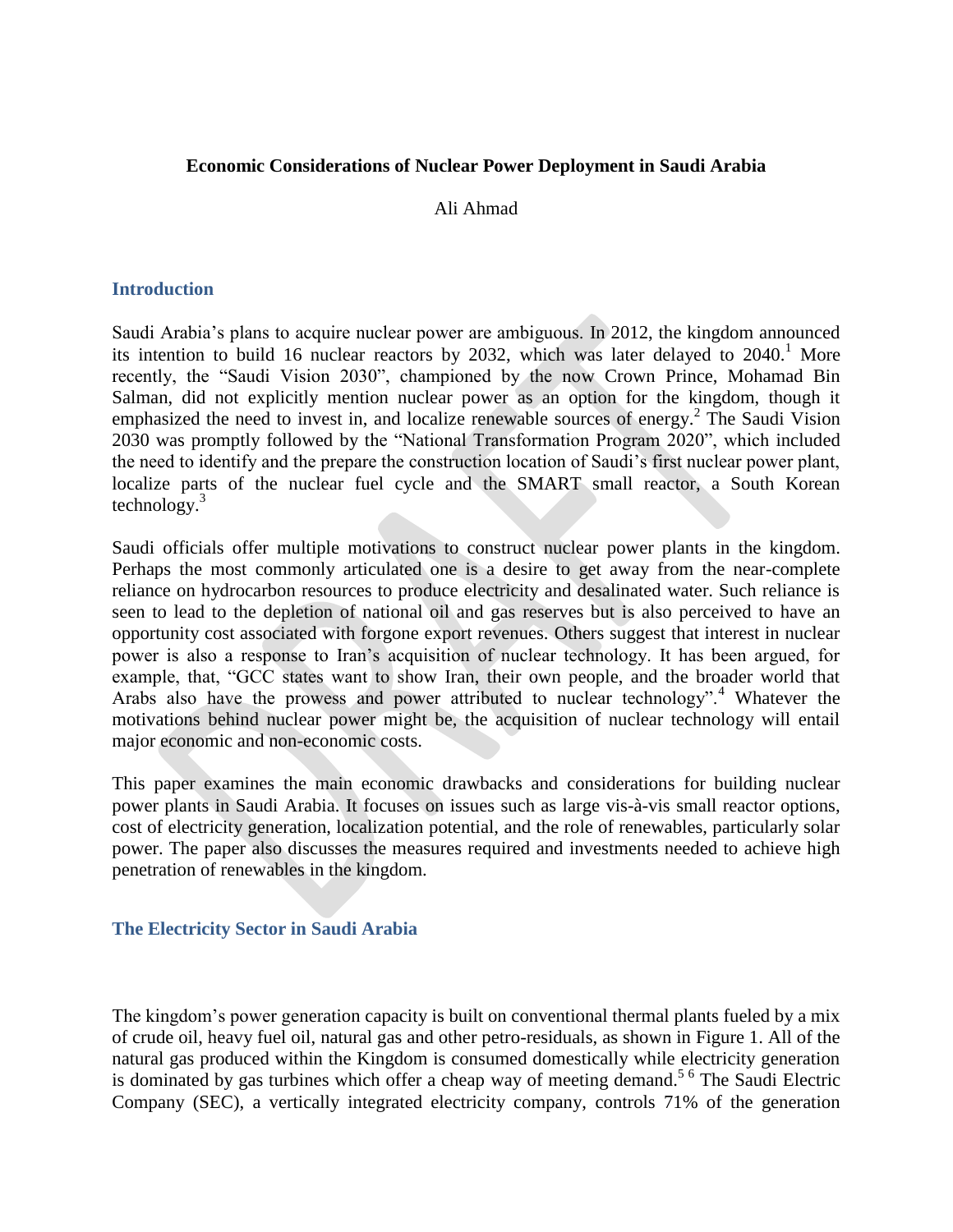capacity and is responsible for transmission and distribution across the country.<sup>7</sup> More recently, government reforms are pushing for unbundling of the generation, transmission and distribution sectors in order to encourage the entry of new producers thereby increasing efficiency and decreasing government spending.*<sup>8</sup>*



*Figure 1: Electricity generation in Saudi Arabia by type of fuel and generation technology (ST= steam turbine, CCGT= Combined cycle gas Turbine, GT=Gas Turbine, Diesel Generators)*

By 2032, power generation capacity in the kingdom is expected to reach 120 GW.<sup>9</sup> The increase in electricity demand will be mostly driven by population growth, a fast-growing economy and an increase in consumption fueled by cheap energy prices and high government subsidies.<sup>10</sup> Based on 2014 data, the maximum peak load reached in Saudi Arabia was approximately 56.5 GW occurring during week 36 (September 1-7, 2014), while the minimum peak reached was 31.88 GW occurring during the first week of that same year (December 30-January 5, 2014). The high peak load occurred in summer and low peak load occurred in winter. The difference between highest and lowest load in summer was 8.77 GW, the difference in the winter was 7.55  $GW<sup>11</sup>$  The summer pattern is specific to a number of countries including the Gulf countries where air conditioning is widely used in summer and barely needed for heating in winter. See Figure 2.

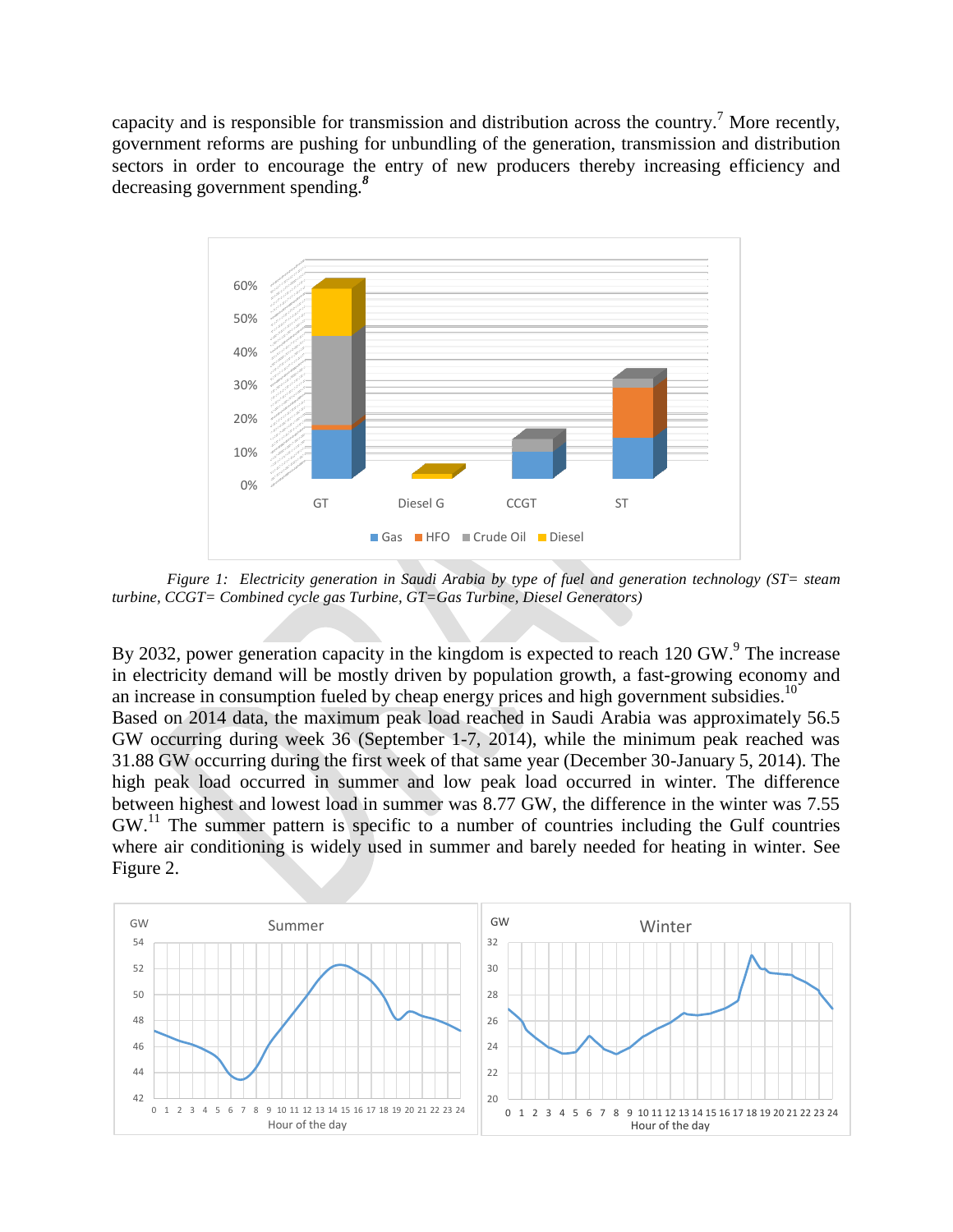*Figure 2: Hourly load in Saudi Arabia during summer (left) and winter (right) – Source: Chite and Ahmad, 2017*

### **Nuclear Technology Options**

There are multiple reactor technologies that are available for deployment in Saudi Arabia. Many of the reactors that have already been sold and are being operated or under construction have relatively large power capacities (Table 1).<sup>12</sup> More detailed technical descriptions of reactor technologies and their relevance to the Middle East market can be found in the literature.<sup>13</sup>

| Country      | <b>Technology</b> | <b>Reactor Design</b> | Capacity (MW) |  |
|--------------|-------------------|-----------------------|---------------|--|
| South Korea  | <b>PWR</b>        | APR-1400              | 1400          |  |
| France       | <b>PWR</b>        | <b>EPR</b>            | 1600-1700     |  |
| USA/Japan    | <b>PWR</b>        | AP1000                | 1000          |  |
| Russia       | <b>PWR</b>        | <b>VVER</b>           | 1000          |  |
| USA/Japan    | <b>BWR</b>        | <b>ABWR</b>           | 1350          |  |
| India/Canada | <b>PHWR</b>       | PHWR/ACR-700          | 700           |  |

*Table 1: Current reactor designs available for Saudi Arabia*

In the Gulf Cooperation Council (GCC), the South Korean APR-1400 technology is the only one currently under construction in the United Arab Emirates.<sup>14</sup>

Saudi Arabia's ambitious plans for nuclear power has attracted a number of nuclear vendors. In 2013 both GE Hitachi Nuclear Energy and Toshiba/Westinghouse signed contracts with Exelon Nuclear Partners (ENP), a division of Exelon Generation, to pursue reactor construction deals with KA-CARE.<sup>15</sup> The reactor designs proposed include the ABWR, the ESBWR and the AP1000. The French companies Areva and EDF have also been aggressively moving into Saudi Arabia. In 2015, KA-CARE signed nuclear cooperation agreement with France to study the feasibility of constructing two EPR reactors while providing training on safety and waste disposal. Saudi Arabia and China signed a MoU in 2016 to build of High-temperature gas-cooled reactors (HTGRs) and in 2017 to study the feasibility of building HTGRs.<sup>16</sup>

# *Small Modular Reactors*

Saudi Arabia's interest in small modular reactors seems to be serious. In March 2015, the kingdom signed an MoU with South Korea to conduct a three-year study to review the feasibility of constructing SMART reactors in Saudi Arabia. The agreement also calls for the two countries to cooperate on the commercialization and promotion of the SMART reactor to third countries.<sup>17</sup>

A number of SMR developers have argued that there are multiple motivations to pursue smaller designs, directed both at large industrialized countries and developing countries. One motivation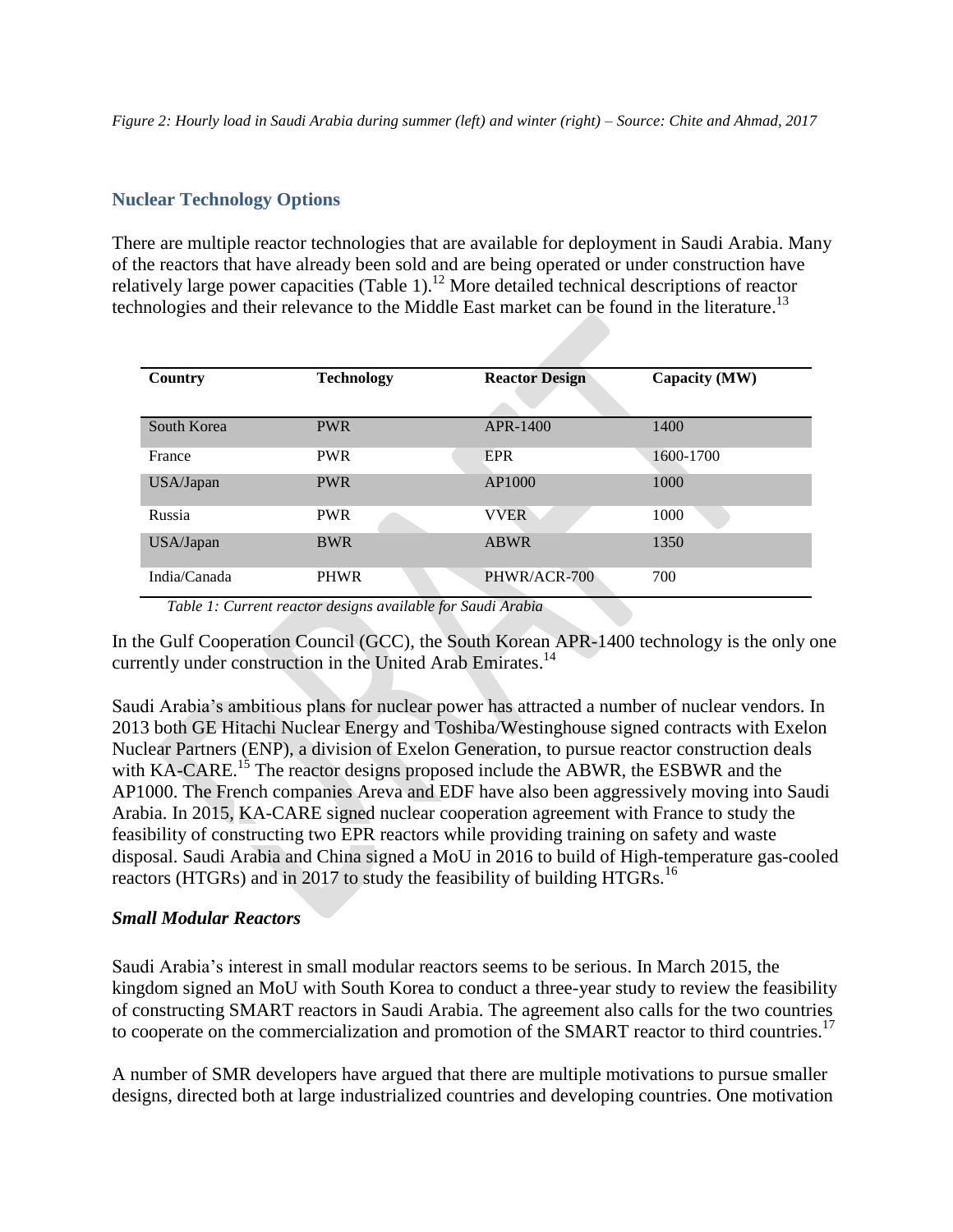is the high upfront capital cost of standard reactors, which is beyond the financing capacities of many utilities and countries. Another is to expand nuclear power to countries with relatively small electrical-grid capacities; a gigawatt-scale reactor could destabilize a small grid. What is interesting about the SMART partnership between Saudi Arabia and South Korea is that the kingdom falls outside the "niche" SMR market, as advocated by SMR vendors.

However, other factors that have been offered as motivations for SMRs are claims to potentially greater safety due to the reliance on passive features, and enhancement in public acceptability. In the case of the Saudi SMART venture, the technology is also capable of producing desalinated water besides generation electricity.<sup>18</sup>

The downside of SMRs deployment in Saudi Arabia, however, is the loss of economies of scale – smaller nuclear reactors are typically more expensive on a per unit cost basis. Detailed and carefully conducted elicitations showed that even experts drawn from, or closely associated with, the nuclear industry expect SMRs to cost more per kW of capacity than currently operating reactors.<sup>19</sup> Based on the average of expert estimates of the extra per kW cost for SMRs, the percentage increase expected ranged from 12% for 225 MWe reactors to a whopping 120% for 45 MWe reactors.

There are currently dozens of SMR designs under development. Some of these are still in the conceptual design phase, many are still in the R&D phase and only four have been licensed or currently are under construction.<sup>20</sup> The details of these SMRs are summarized in Table 2. Thus far, there is no sign that any of the five remaining GCC countries are considering any of these reactors.

| <b>Country of Origin</b>      | <b>South Korea</b> | <b>Russia</b> | China        | <b>Argentina</b> |
|-------------------------------|--------------------|---------------|--------------|------------------|
|                               |                    |               |              |                  |
| <b>Reactor Technology</b>     | <b>PWR</b>         | <b>PWR</b>    | <b>HTGR</b>  | <b>PWR</b>       |
|                               |                    |               |              |                  |
|                               |                    |               |              |                  |
| <b>Status</b>                 | Licensed           | Under         | Under        | Under            |
|                               |                    | Construction  | Construction | Construction     |
| <b>Electrical Power (MWe)</b> | $90 - 100$         | 35            | 2X105        | 27               |
|                               |                    |               |              |                  |

*Table 2: Small modular reactors currently under construction or licensed*

# *The HTGR Option*

Saudi Arabia's interest in SMRs extends to the Chinese high temperature gas reactor (HTGR). In March 2017, KA-CARE and China Nuclear Engineering Group (CNEC) signed an agreement to conduct a feasibility study that will consider "the development of system solutions for the investment and construction of HTGRs".<sup>21</sup> The agreement will also examine cooperation in "intellectual property and the development of a domestic industrial supply chain for HTGRs built in Saudi Arabia".

Since HTGRs operate at a higher temperature compared to water-cooler reactors, they can be used to generate process heat and hydrogen production as well as electricity. On paper, Saudi Arabia could deploy HTGRs in their industrial regions such as petrochemical compounds and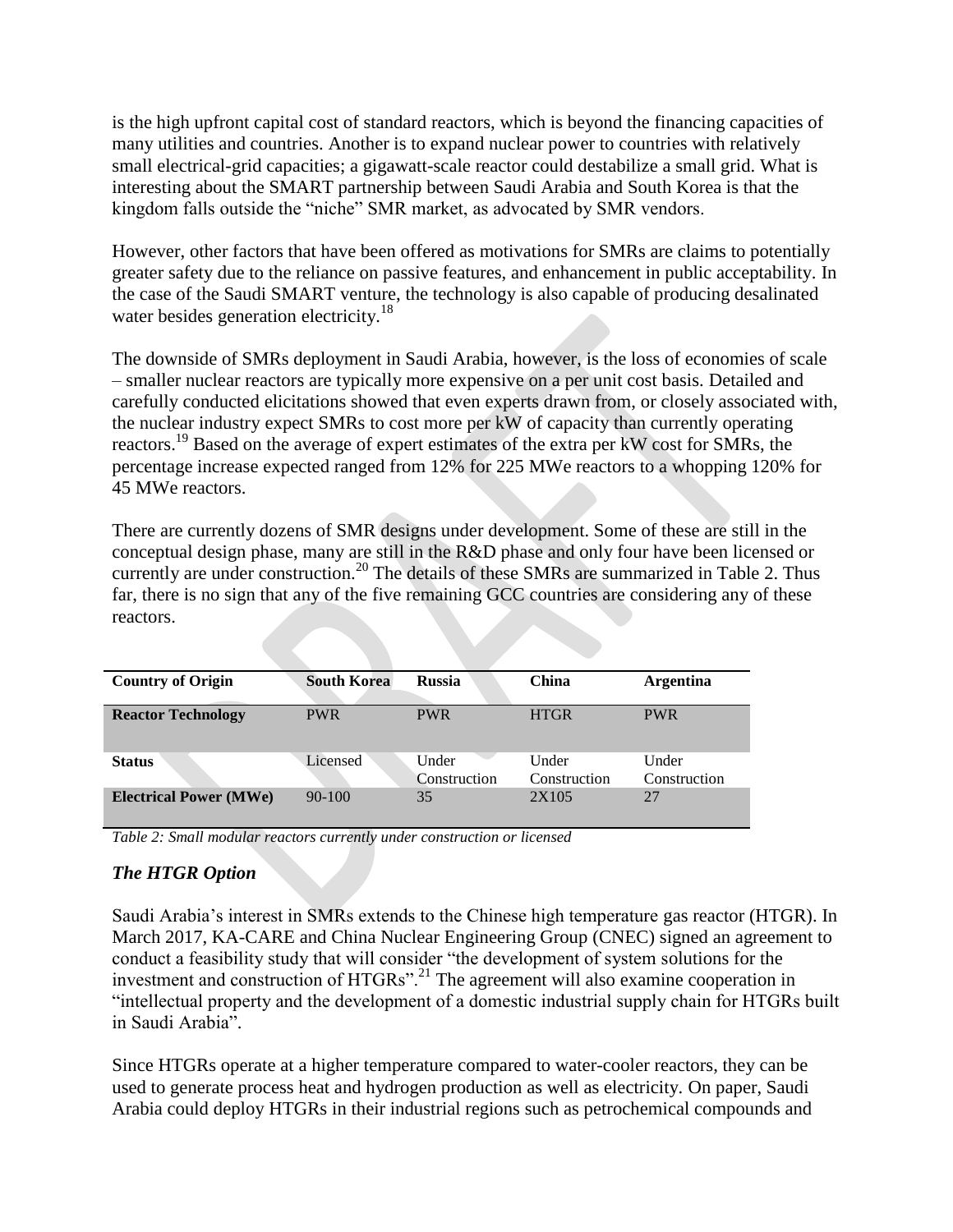heavy oil recovery systems. Proponents of HTGRs claim that they possess high safety standards.<sup>22</sup> However, based on a review of the operational history of HTGRs, they face some serious technical challenges and are prone to a variety of small failures such as air and oil ingress, which could trigger accidents with severe consequences.<sup>7</sup> <sup>8</sup> Given the importance of the oil and petrochemical sector for the Saudi economy, the consequences of any accident are likely to be immense. Therefore, the kingdom will be taking on a substantial risk for a return that can be achieved using other sources of energy and technologies.

# **Cost of Electricity Generation**

The conventional way to compare the cost of electricity generated by different sources is to calculate the levelized cost of electricity (LCOE), which can be understood as the ratio of the total cost to the benefits (in this case the electricity produced) with all figures being discounted to the same baseline year. This follows from the standard discounted cash flow methodology, which accounts for the time-value of money. This methodology is used to calculate the life cycle cost of producing electricity.

The calculated LCOE for different energy sources are all busbar costs delivered to the grid; i.e., they take into account auxiliary or in-plant consumption of electricity but do not include transmission and distribution costs. Any large-scale expansion of nuclear power or utility scale solar energy in Saudi Arabia would require an expansion of transmission infrastructure. Such costs are not included here, even though it could be significant.

The cost of electricity generated as well as water produced by desalination from any technology depends on a number of parameters. An important factor is the discount rate. For the case of Saudi Arabia, the chosen discount rate is 5 percent. Note that this is a real discount rate, and inflation is implicitly taken into account. This choice may seem somewhat low, but many studies do indeed adopt discount rates of around 5 to 5.5 percent in their evaluations of electricity economics in the  $GCC<sup>9</sup>$ 

Estimates of the cost of electricity generation of various sources in Saudi Arabia are shown in Table 3. These estimates were based on a recent study by Chite and Ahmad.<sup>10</sup> Estimating the cost of generation using prices of subsidized fuel, as usually entailed from Saudi electricity operators, results in very low generation costs where nuclear (and renewables) cannot compete.

| <b>Fuel/Technology</b>     | <b>Nuclear</b> | Gas-light oil /<br>GТ | Gas-light oil/<br>CCGT | <b>Heavy Oil/ST</b> | <b>Diesel/Diesel</b> |
|----------------------------|----------------|-----------------------|------------------------|---------------------|----------------------|
| <b>Fixed Cost (\$/MWh)</b> | 68.5           | 10.37                 | 17.35                  | 14.77               | 66.98                |
| Var. Cost(US\$/MWh)        | 12.25          | 37.69                 | 8.70                   | 8.23                | 21.50                |
| $LCOE$ (cent/KWh)          | 8.08           | 4.81                  | 2.60                   | 2.30                | 8.85                 |

*Table 3: Cost of electricity generation in Saudi Arabia of different technologies using subsidized prices*

A special case to be considered is the cost of nuclear electricity generated by SMRs. As discussed earlier, SMRs are expected to have higher capital costs per kW by somewhere between 12 and 120 percent.<sup>11</sup> In this analysis, SMRs' capital costs is assumed 25 percent higher than for current nuclear reactors, i.e., approximately \$6,900/kW. SMRs would also have higher fueling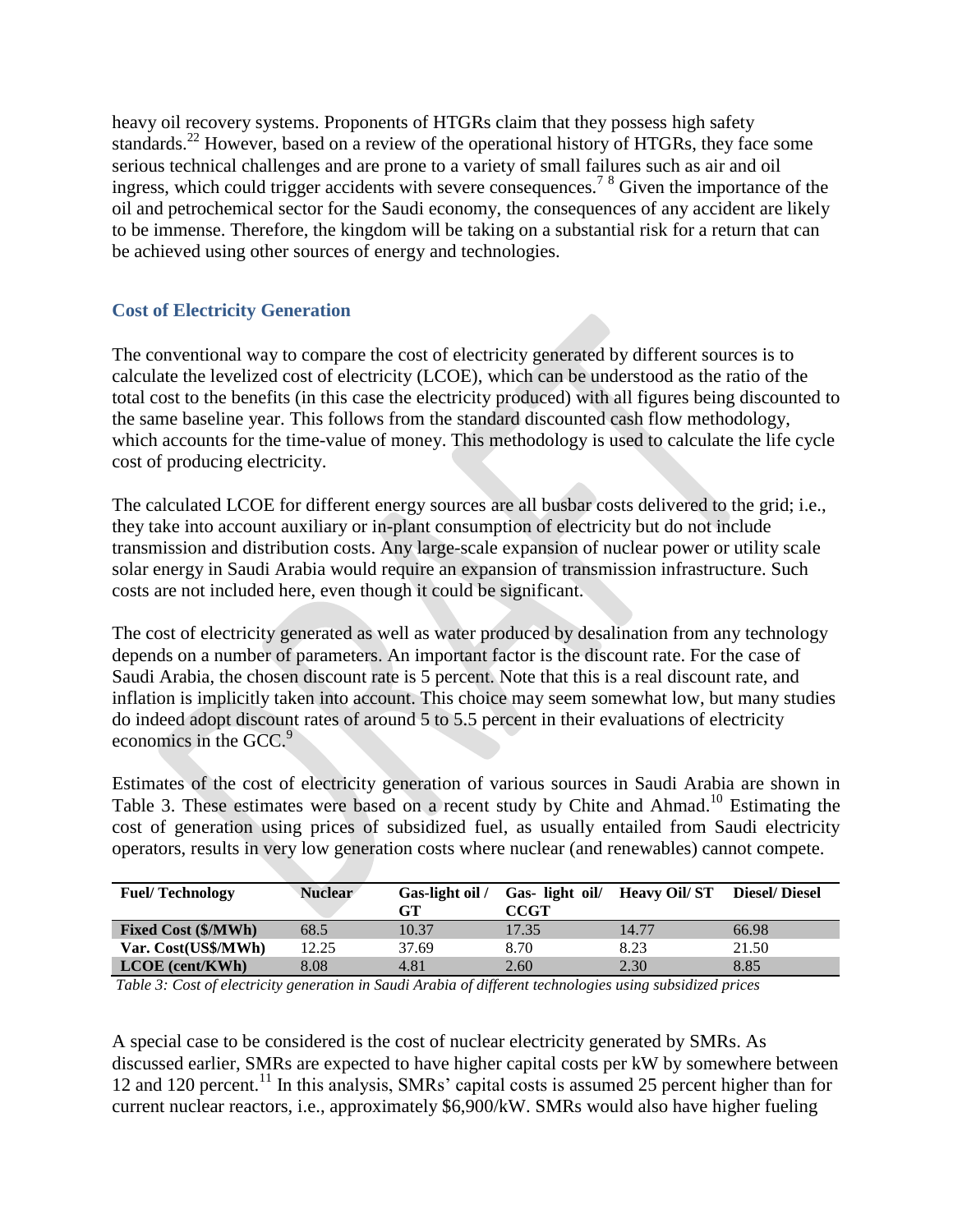cost because of higher uranium requirements.<sup>12</sup> It is also not clear what sets of conditions they would be licensed under, $^{13}$  and depending on the safety and security requirements imposed by regulatory authorities, SMRs could have higher fixed and variable operations & maintenance costs. In contrast to these higher costs, the construction time for SMRs is expected to be shorter.<sup>14</sup> For simplicity, it is assumed that all of the cost variables for current (large) LWRs are the same as SMRs with the exception of the capital cost. Then, with these assumptions, the levelized cost of nuclear power from reactors rises from about \$81/MWh if large reactors are constructed to over \$94/MWh for SMRs.

# *Baseload Generation: Nuclear versus Natural Gas*

Unlike renewables that have zero fueling costs, the cost of natural gas is an important, perhaps overwhelming, component of the cost of generating electricity in a natural gas plant. Therefore, the cost comparison between nuclear and natural gas could vary from country to country. Natural gas prices in countries that use domestic reserves, such as Saudi Arabia, would be significantly lower than countries that import natural gas at international prices, and this would affect the relative economics of power from nuclear reactors and natural gas plants.

The economic competitiveness of gas-fired power plants decreases as the prices of natural gas increase. Ahmad and Ramana estimated the cross-over value between nuclear and natural gas generated electricity for Saudi Arabia is at a natural gas price of \$13.6/mmBTU.<sup>15</sup> In other words, nuclear is less economical if natural gas prices are lower than the cross-over value. The economic prospects for nuclear power in the kingdom are not favorable in comparison with natural gas, even if the currently low domestic natural gas prices in Saudi Arabia were to rise substantially.

What if Saudi Arabia were to increase its domestic output and start exporting gas instead of using it in natural gas plants? This is related to what is often termed the opportunity cost. The first thing to note is that such exports will most likely be in a liquefied (LNG) form. Consequently, the costs associated with building infrastructure, liquefaction and shipping should be taken into account. A study on the future of natural gas conducted by the Massachusetts Institute of Technology estimates the cost of liquefaction at \$2.15/mmBTU, shipping of LNG at \$1.25/mmBTU, and regasification at \$0.7/mmBTU.<sup>16</sup> In all these amount to \$4.1/mmBTU. Because of this additional expenditure, it would make economical sense for Saudi Arabia to build a nuclear reactor in comparison to a natural gas plant only if the price that could be obtained on the international market exceeds \$13.6/mmBTU over the period of the lifetime of the reactor.

### **Potential of Solar Power in Saudi Arabia**

Aside from meeting the increasing energy demand, integrating solar power in the Kingdom's current energy mix would be both economically and environmentally advantageous. Saudi Arabia has one of the highest potential of solar energy in the region where annual solar radiation is around 2,200 kWh/m<sup>2.17</sup> Moreover, integrating renewables within the energy industry would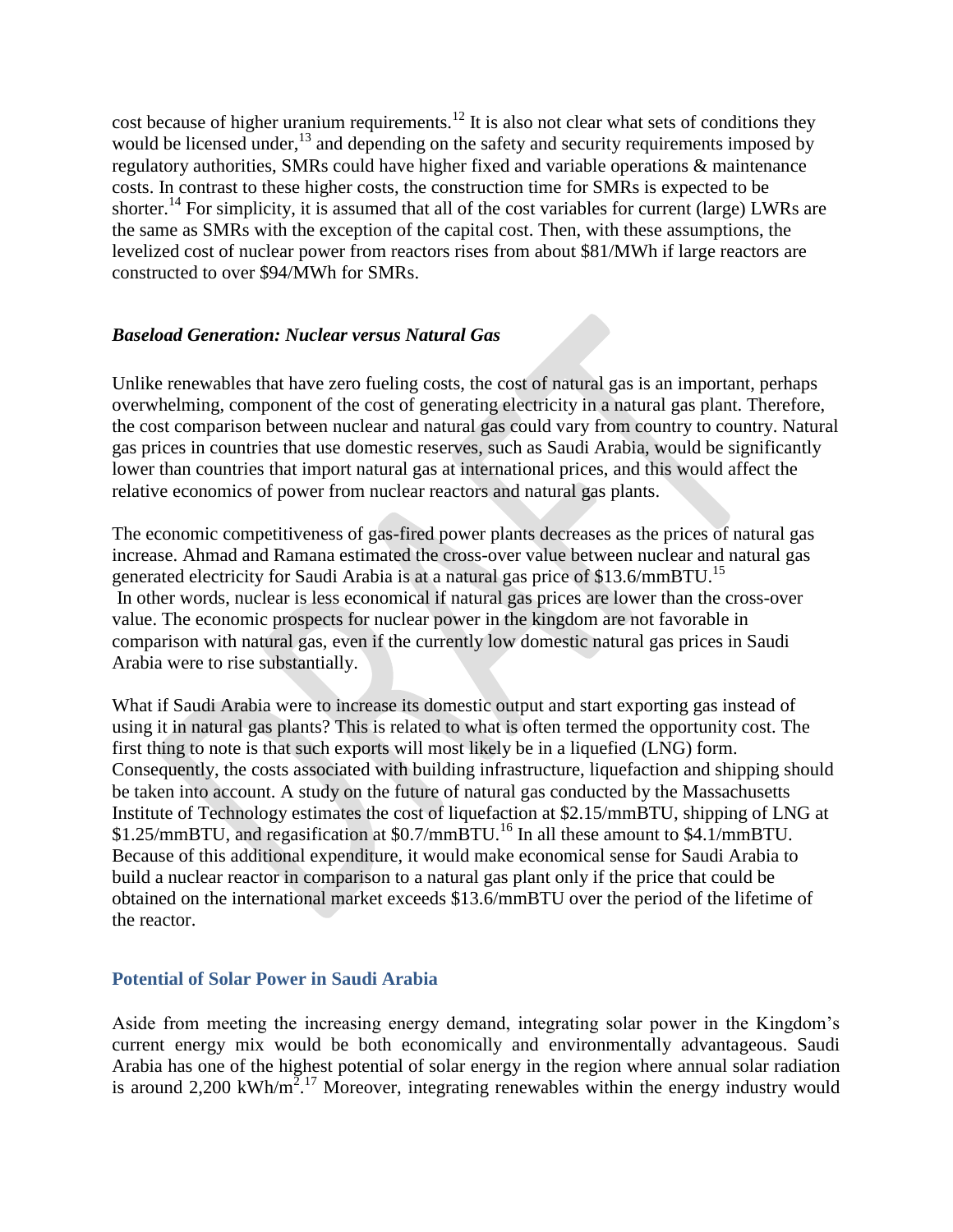drive economic diversification, create jobs and facilitate the implementation of climate change policies.

The Kingdom recently equipped 30 metrological stations able to conduct very accurate measurements including one-minute measurements of Global Horizontal Irradiance (GHI), Diffuse Horizontal Irradiance (DHI), and Direct Normal Irradiance (DNI).<sup>18</sup> GHI ranged from an average daily total of 5,700 Wh/m<sup>2</sup> to the highest 6,700 Wh/m<sup>2</sup> with the higher values found in inland areas and lower values found on the coast. DNI values ranged from an average daily total of over  $6,474 \text{ Wh/m}^2$  found on western inland areas to an average daily total closer to  $5,510$  $Wh/m<sup>2</sup>$  found on eastern areas.<sup>19</sup> The solar resources outlined above are optimal for the performance of two main solar technologies that dominate current and future energy projects in Saudi Arabia: Photovoltaics (PV) and Concentrated Solar Power (CSP).

The hourly load pattern shown in Figure 2 above should offer an advantage for renewables mainly solar, as the high load occurs in the summer, in step with the maximum output of solar PV or CSP systems. However, PV systems generally suffer from reduced power output during the summer due to high ambient temperature affecting the performance of solar cells. On the other hand, CSP systems are less affected by high ambient temperature but are more sensitive to weather conditions like haze or sandstorms which lower the performance of solar CSP plants.<sup>20</sup>

In terms of costs, PV costs are divided into module costs (direct cost of photovoltaic modules); "hard" (inverter, racking, electrical equipment, etc.); and "soft costs" (labor, permitting fees, etc.). Module prices have followed a learning rate of 20 percent over the long term for the last 10 years. <sup>21</sup> Non-module prices, which are also known as BOS (Balance of System) are also decreasing, nearly at the same rate. Future improvements in the PV technology cost should come from a combination of improving power electronics, reducing supply chain complexity and cost, and decreasing installation costs and margins as markets mature. $^{22}$ 

The dramatic decline in solar PV costs is particularly relevant because of the long construction period of nuclear projects, a decade at the very least.<sup>23</sup> Even assuming that a nuclear power project is given the go-ahead in 2018, it will likely be 2028 by the time it starts generating electricity. On the other hand, there is little reason to expect the costs of nuclear power to decline substantially. Indeed, historically, costs of nuclear power have only increased.<sup>24</sup>

Recent solar PV projects benefit from lower prices. For example, the Dewa project in Dubai rated 260 MW is priced at \$328 million, giving a capital cost of 1,225 \$/kW. The plant is expected to produce electricity at world record of 5.85 cent/kWh. Prices are heavily influenced by the project location. In Saudi Arabia, these costs should be less than those in the US and Europe. Costs should decrease even further as more PV projects are installed and some parts of the PV system are manufactured locally.

# *Investments Needs*

The total investment for the 2012 KA-CARE plan is expected to reach about \$360 billion by 2030, with CSP technologies representing the highest costs (see Figure 3).<sup>25</sup> A cheaper scenario involves adding gas turbines and replacing nuclear reactors with CCGT power plants which are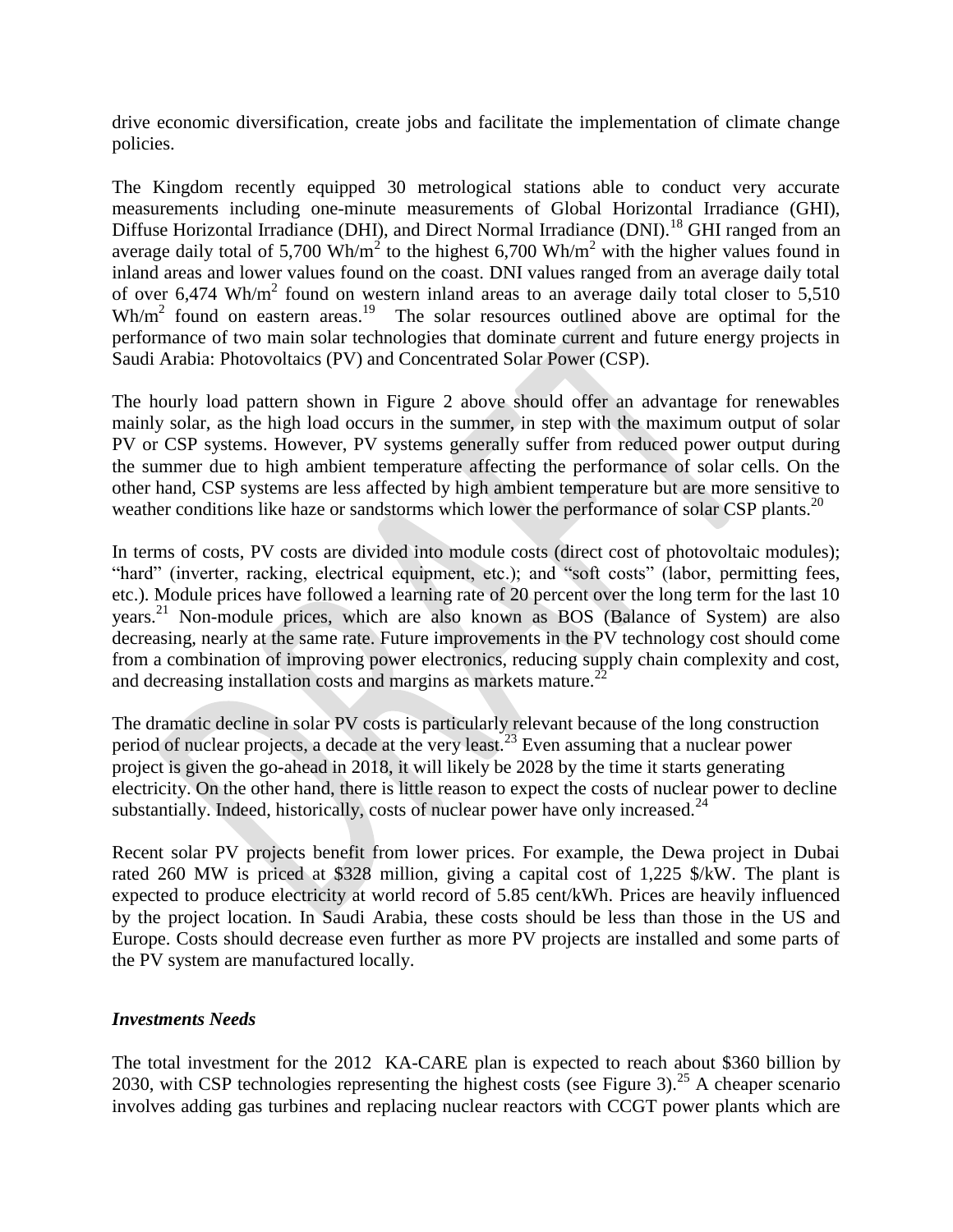cheaper and have a shorter construction time. In that case, the total investments needed are approximately \$150 billion, nearly half the investments needed by 2012 KA-CARE plan (see Figure 4).



*Figure 3: Investment in Billion US\$ needed to implement the original KA-CARE plan (16 GW PV, 25 CSP and 17.6 GW Nuclear)*



*Figure 4: Investment in billion \$ needed to implement the modified plan (16 GW PV, 10 CSP and 17.6 GW CGGT and 30 GW GT)*

High solar penetration in the Saudi electricity sector will depend the support of the political leadership, the type of technology, its capacity and associated costs, the energy market structure, the investment climate and finally, the permitting rules and regulations.<sup>42</sup> The "Saudi Vision" 2030" shows strong interest in renewables among political leaders, but the energy sector is still dominated by oil and remains highly subsidized which further leads to very low fuel and electricity prices encouraging high consumption.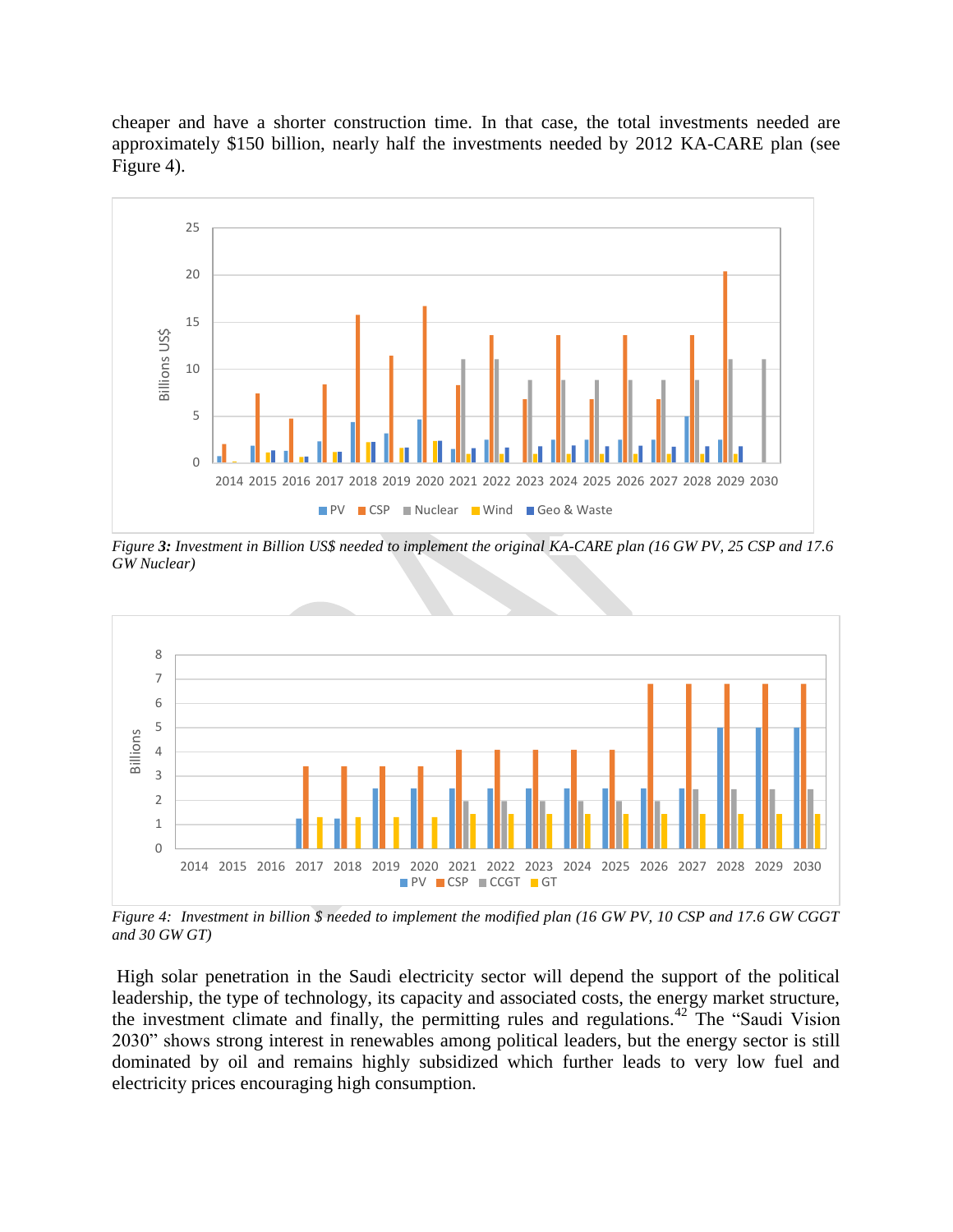All the existing entities needed for leading the energy transition are still new or yet to be established, however, it is likely that Saudi Aramco will play an important role in implementing this transition. Saudi Arabia will still need further research on the effect of sandstorms, soiling, aging and high temperatures on renewable energy systems. The country should also promote energy efficiency and storage schemes, smart grid systems and interconnection with neighboring countries. Moreover, the localization of renewables should be a top priority for policy makers since the kingdom can rely on international partnerships for technology transfers that could facilitate its energy transformation.

### **The Localization Question**

Localization has been mentioned as an important theme in the Saudi 2030 vision, and was further emphasized in the National Transformation Plan 2020. In general, countries seek to promote local content requirements to promote public support, support new industries and add new jobs.

According to the National Transformation Plan 2020, the Saudi government aims to promote local content in the nuclear and renewable energy sector simultaneously.<sup>43</sup> For the nuclear energy sector, the kingdom plans to introduce nuclear power to the energy mix of the kingdom with a target of 25% to 30% local content. To support the legislative efforts, building infrastructure, training human capabilities, localizing renewables technology, SMRs and the nuclear fuel cycle, 5 Billion Saudi Rial will be spent by 2020. 44

Saudi Arabia's intention to localize nuclear industries and the fuel cycle clearly contradicts attempts by SMR vendors to cut costs through factory-build and serial production models, unless the kingdom intends to build tens of SMART reactors across the kingdom, but in that case, why not building large reactors in the first place. Furthermore, the possibility of linking all GCC countries with a one electric grid, makes the economic case for SMRs in the kingdom even weaker since such a gird would be ideal to have larger penetration of renewable sources.

On the other hand, the localization potential for renewables, particularly solar, in the kingdom is high. It is also easier to achieve compared to the complex, and political, nuclear localization. Additionally, it is not surprising that the decentralized decision-making process involved with planning and constructing renewable energy projects plays an important role in advancing its localization potential.

Investments in renewable energy in Saudi Arabia should be accompanied by localization of some part of the value chain in the kingdom. For PV, the localization of BOS (balance of the system) activities can be the first step; this could include manufacturing support structures, trackers, mounting hardware, electric protection devices, wiring, monitoring equipment and installation. As a second setup in localization the kingdom can build a manufacturing facility in the country. The investments needed for localizing a 1GW/yr PV manufacturing facility range between 1 and 2 billion US\$ per plant. By 2030, a 7 GW PV plant should create around 21,000-50,000 direct jobs and  $70,000$ -140,000 indirect jobs in the Kingdom.<sup>45</sup>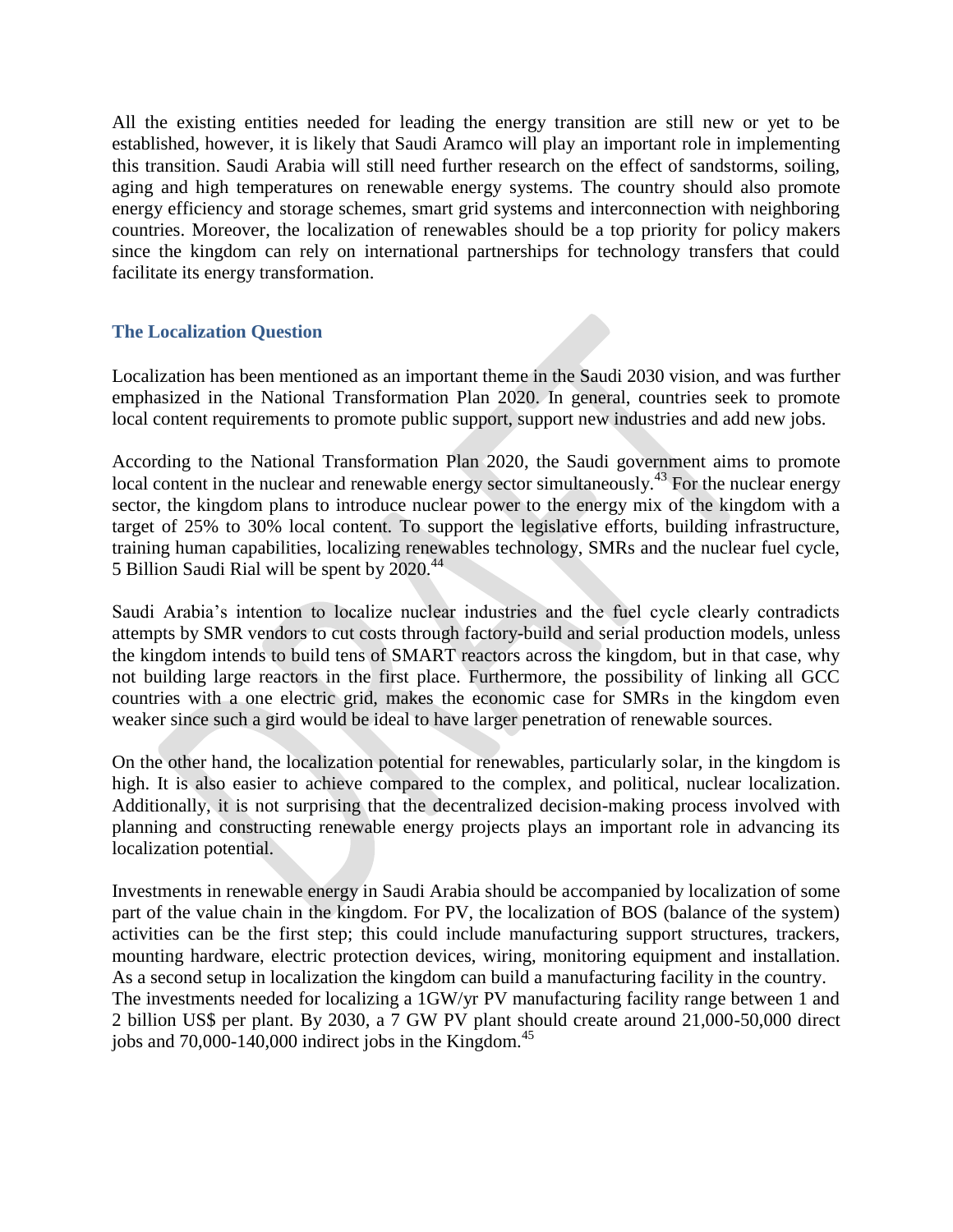### **Conclusion**

Nuclear power has been proposed as part of Saudi Arabia's future energy mix. With recent interest in investing in small modular reactors, the kingdom's strategy is both perplexing and risky. This work shows that nuclear power, large and small, does not meet the criterion of economic competitiveness. First, nuclear electricity is already more expensive than that produced by solar technologies. The coupling between renewables and natural gas offers Saudi Arabia the most economically optimal option. Given that the kingdom does not export its natural gas, the cross-over value between nuclear and natural gas was estimated at \$13.6/mmBTU. For nuclear electricity to become a cheaper option, Saudi Arabia will have to sell its natural gas at higher prices than that of the cross-over price. On the other hand, renewables, particularly solar power, offers Saudi Arabia real opportunities for meeting its electricity demand incrementally with substantial localization potential.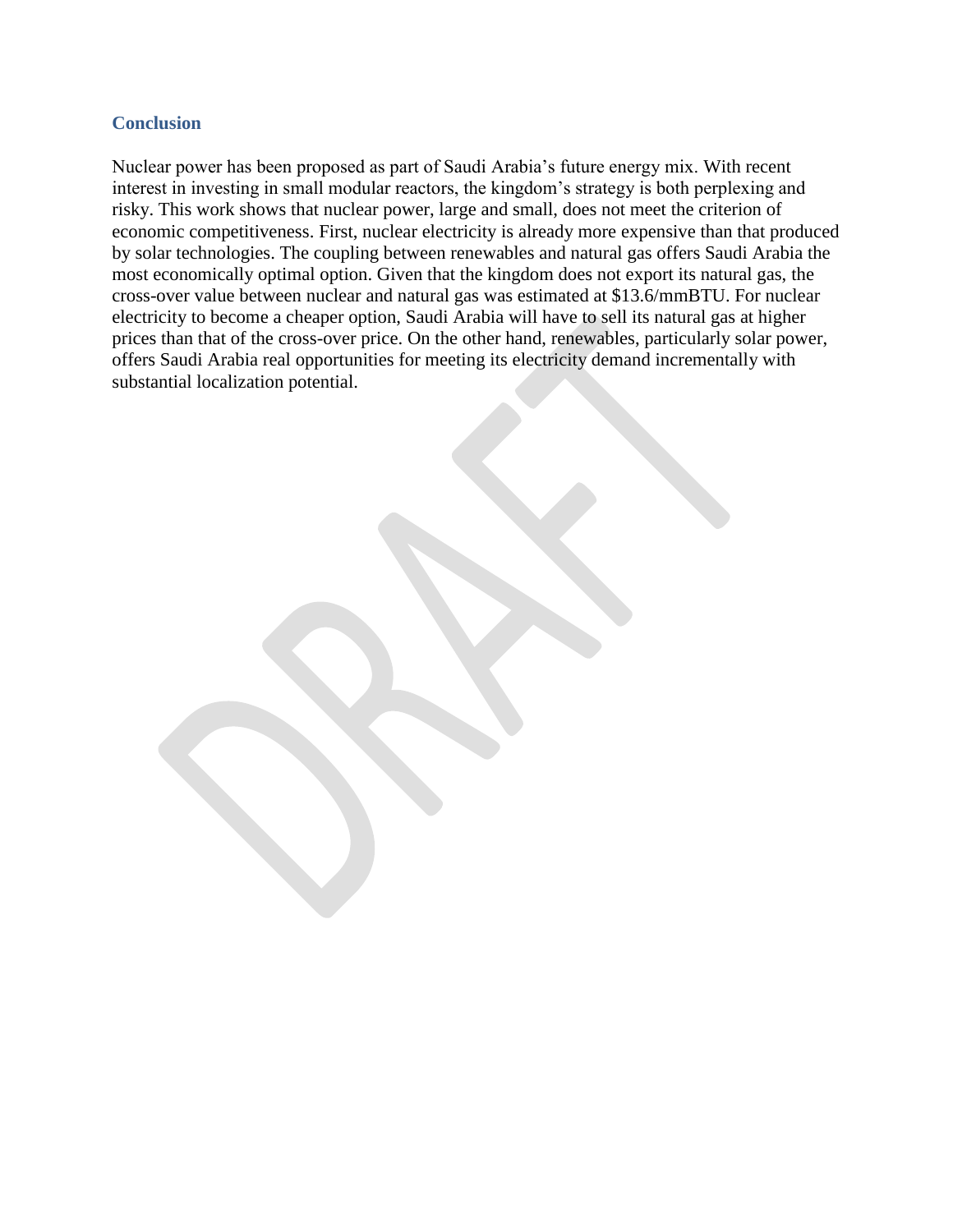$\mathbf{1}$ <sup>1</sup> WNA. (2017). Nuclear Power in Saudi Arabia. Retrieved Oct 2, 2017, from [http://www.world](http://www.world-nuclear.org/information-library/country-profiles/countries-o-s/saudi-arabia.aspx)[nuclear.org/information-library/country-profiles/countries-o-s/saudi-arabia.aspx](http://www.world-nuclear.org/information-library/country-profiles/countries-o-s/saudi-arabia.aspx)

<sup>2</sup> Vision 2030 Kingdom of Saudia Arabia, http://vision2030.gov.sa/en.

<sup>3</sup> Saudi National Transformation Program. (2016). Retrieved Otc 2, 2017, from <http://vision2030.gov.sa/en/ntp>

<sup>4</sup> George Perkovich, "Nuclear Developments in the GCC: Risks and Trends," in *Gulf Yearbook 2007 - 2008* (Geneva, Switzerland: Gulf Research Center, 2008), 227–38.

5 Segar, Christopher. "Getting it Right : Renewables Augment Gas Saudi Energy Mix." *The Journal of the International Energy Agency - EIA Energy,* issue 7 - 4th quarter (2014): 40.

<sup>6</sup> Rabia Ferroukhi, Arslan Khalid, Diala Hawila, Divyam Nagpal (IRENA), Laura El-Katiri, Vasilis Fthenakis and. *Renewable Energy Market Analysis: The GCC Region,* IRENA, 2016.

Nachet and Aoun, The Saudi electricity sector: pressing issues and challenge.

8 Ibid.

9 Saudi Arabia *Annual Statistical Booklet for Electricity and Seawater Desalination Industrie, 2016* <sup>10</sup> CIA, *The World Factbook 2016-17*.

<sup>11</sup> Philippe Chite and Ali Ahmad, "Requirements for High Solar Penetration in Electricity Production in Saudi Arabia", 2017, Energy Transitions in the GCC, Gulf Research Center, forthcoming.

<sup>12</sup> There are numerous other designs that are potentially available for sale but these are not listed since they have so far not been constructed or under construction.

<sup>13</sup> Mohamed S. El-Genk, "On the Introduction of Nuclear Power in Middle East Countries: Promise, Strategies, Vision and Challenges," *Energy Conversion and Management* 49 (2008): 2618–28.

<sup>14</sup> WNA. (2017). Nuclear Power in UAE. Retrieved Oct 2, 2017, from [http://www.world-nuclear.org/information](http://www.world-nuclear.org/information-library/country-profiles/countries-t-z/united-arab-emirates.aspx)[library/country-profiles/countries-t-z/united-arab-emirates.aspx](http://www.world-nuclear.org/information-library/country-profiles/countries-t-z/united-arab-emirates.aspx)

<sup>15</sup> WNN, "Teaming up for Saudi Bids," *World Nuclear News*, September 9, 2013, http://www.world-nuclearnews.org/NN-Teaming\_up\_for\_Saudi\_bids-0909137.html.

<sup>16</sup> WNA. (2017). Nuclear Power in Saudi Arabia. Retrieved Oct 2, 2017, from [http://www.world](http://www.world-nuclear.org/information-library/country-profiles/countries-o-s/saudi-arabia.aspx)[nuclear.org/information-library/country-profiles/countries-o-s/saudi-arabia.aspx](http://www.world-nuclear.org/information-library/country-profiles/countries-o-s/saudi-arabia.aspx)

<sup>17</sup> WNN, "Saudi Arabia team up with South Korea on SMART", *World Nuclear News*, March 04, 2015, <http://www.world-nuclear-news.org/NN-Saudi-Arabia-teams-up-with-Korea-on-SMART-0403154.html>

<sup>18</sup> WNN, "Saudi Arabia and Korea further SMART cooperation", *World Nuclear News*, September 03, 2015, <http://www.world-nuclear-news.org/NN-Saudi-Arabia-and-Korea-further-SMART-cooperation-03091501.html>

<sup>19</sup> Ahmed Abdulla, Inês Lima Azevedo, and M. Granger Morgan, "Expert Assessments of the Cost of Light Water Small Modular Reactors," *Proceedings of the National Academy of Sciences* 110, no. 24 (2013): 9686–91.

<sup>20</sup> Hadid Subki, "Global Trends, Prospects and Challenges for Innovative SMRs Deployment" (presented at the Long-term Prospects for Nuclear Energy in the Post-Fukushima Era, Seoul (Korea), August 29, 2012), http://www.iaea.org/INPRO/5th\_Dialogue\_Forum/Wednesday,\_29.08.2012/Session\_IV\_Nuclear\_Safety\_and\_Innov ation/2.\_Hadid\_Subki\_IAEA\_0829\_no\_distribute.pdf

<sup>21</sup> WNN, "China, Saudi Arabia begin HTGR feasibility study", *World Nuclear News*, May 17, 2015,

<http://www.world-nuclear-news.org/NN-China-Saudi-Arabia-begin-HTGR-feasibility-study-1705174.html>

 $^{22}$  Zhang, Zuoyi, Zongxin Wu, Dazhong Wang, Yuanhui Xu, Yuliang Sun, Fu Li, and Yujie Dong. 2009. "Current Status and Technical Description of Chinese  $2 \times 250$  MWth HTR-PM Demonstration Plant." Nuclear Engineering and Design 239 (7): 1212–1219

 $7$  M.V. Ramana, "The checkered operational history of high-temperature

gas-cooled reactors", 2016, Bulletin of the Atomic Scientists, 72, No. 3, 171–179

<sup>8</sup> Matthias Englert, Friederike Frieß, and M.V. Ramana, "*Accident Scenarios Involving Pebble Bed High Temperature Reactors*", 2017, Science & Global Security, 25, 42--55

<sup>9</sup> Yasser Al-Saleh, Paul Upham, and Khaleel Malik, *Renewable Energy Scenarios for the Kingdom of Saudi Arabia*, Working Paper (Norwich, U.K.: Tyndall Centre for Climate Change Research, October 2008); Center for Engineering Research, *Updated Generation Planning for the Saudi Electricity Sector* (Riyadh, Saudi Arabhi: Electricity & Cogeneration Regulatory Authority, March 2006).

<sup>10</sup> Philippe Chite and Ali Ahmad, "Requirements for High Solar Penetration in Electricity Production in Saudi Arabia", 2017, Energy Transitions in the GCC, Gulf Research Center, forthcoming.

<sup>11</sup> Abdulla, Azevedo, and Morgan, "Expert Assessments of the Cost of Light Water Small Modular Reactors."